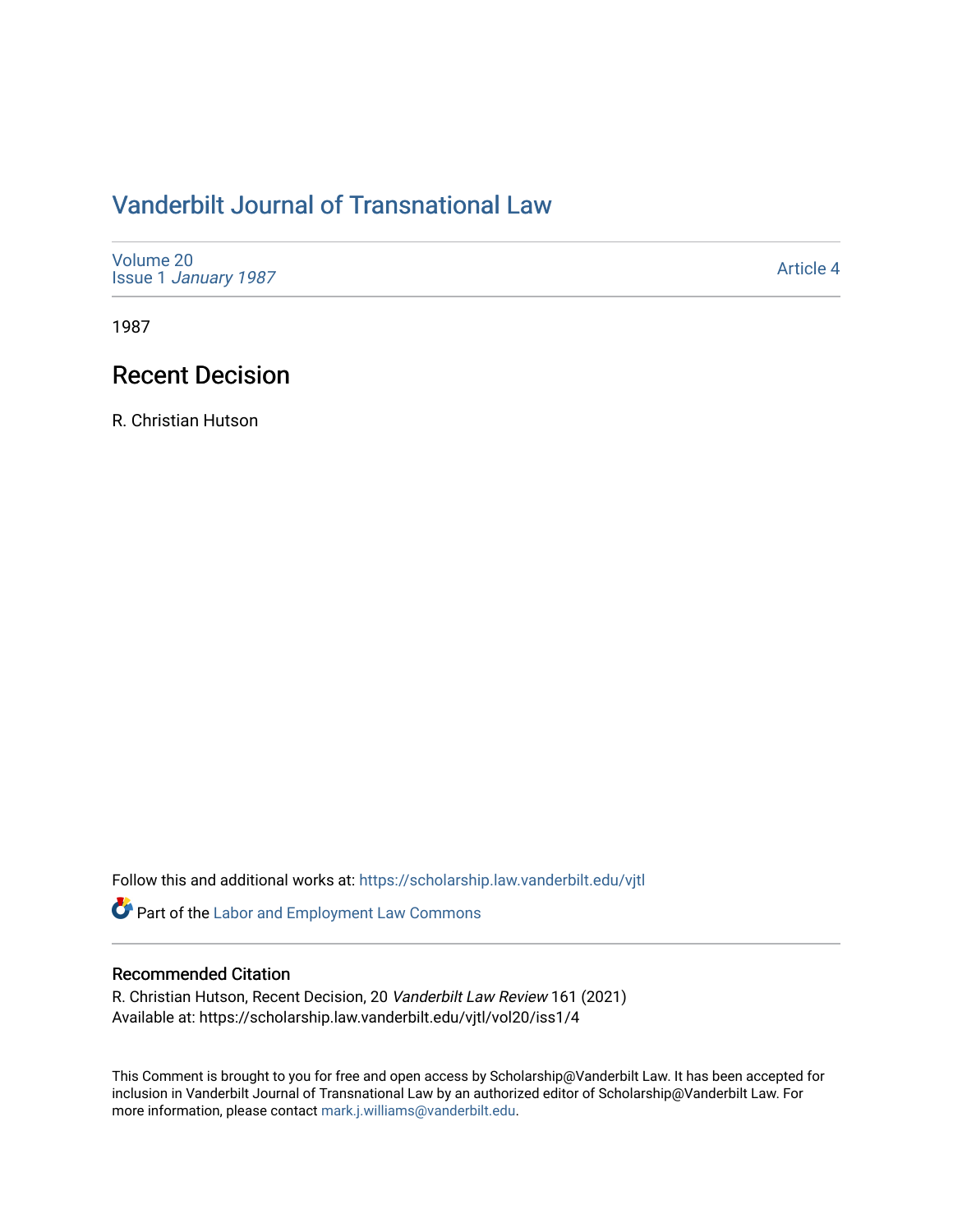## **RECENT DECISION**

LABOR **LAW -** Narrowly Interpreting *Sure-Tan* to Provide Traditional Labor Law Remedies to Undocumented Aliens Continually Present in the United States. *Bevies Company, Inc. v. Teamsters Local 986,* 791 F.2d 1391 (9th Cir. 1986).

#### I. **FACTS AND HOLDING**

Two dismissed employees,<sup>1</sup> through their collective bargaining agent.<sup>2</sup> sought reinstatement through the arbitration process. Relying on a California statute which made knowing employment of an illegal alien unlawful,<sup>8</sup> the employer determined that the employees resided in the United States illegally and dismissed them.<sup>4</sup> The collective bargaining representative argued that the employer lacked "just cause"<sup>5</sup> to make the dismissal. The arbitrator adopted the representative's position, ruling that continued employment of the two illegal aliens would not subject the employer to criminal liability and holding the California statute "dormant."<sup>8</sup> Based on this finding, the arbitrator awarded reinstatement to each employee<sup>7</sup> and backpay to one employee.<sup>8</sup> The district court affirmed the arbitrator's decision.<sup>9</sup> On appeal, the employer argued that

7. 791 F.2d at 1392.

8. *Id.* The arbitrator found that Dorme was not entitled to backpay because he had falsified his employment records.

*9. Id.*

<sup>1.</sup> The employees, Baraza and Dorme, worked in a machine shop for the defendant Bevies Company. Bevies Co. v. Teamsters Local **986, 791 F.2d** 1391, 1392 (9th Cir. 1986).

<sup>2.</sup> The employees' representative was Teamsters Local 986. *Id.*

<sup>3.</sup> **CAL.** LAB. CODE § 2805 (West Supp. 1987).

<sup>4.</sup> The Bevies Company inquired into Baraza and Dorme's residential status following receipt of an unsolicited letter from its attorney. The attorney advised Bevies that it was unlawful in California to knowingly employ an illegal alien. Bevies then began interrogating employees it suspected of being in the United States illegally. Baraza and Dorme were dismissed, following their failure to satisfy Bevies that they were in the country legally. 791 F.2d at 1392.

**<sup>5.</sup>** *Id.*

<sup>6.</sup> Teamsters Local 986 v. Bevies, Inc., **3 LAB.** REL. REP. (BNA) (82 Lab. Arb.) 203 (Dec. 26, 1983) (Monat, Arb.).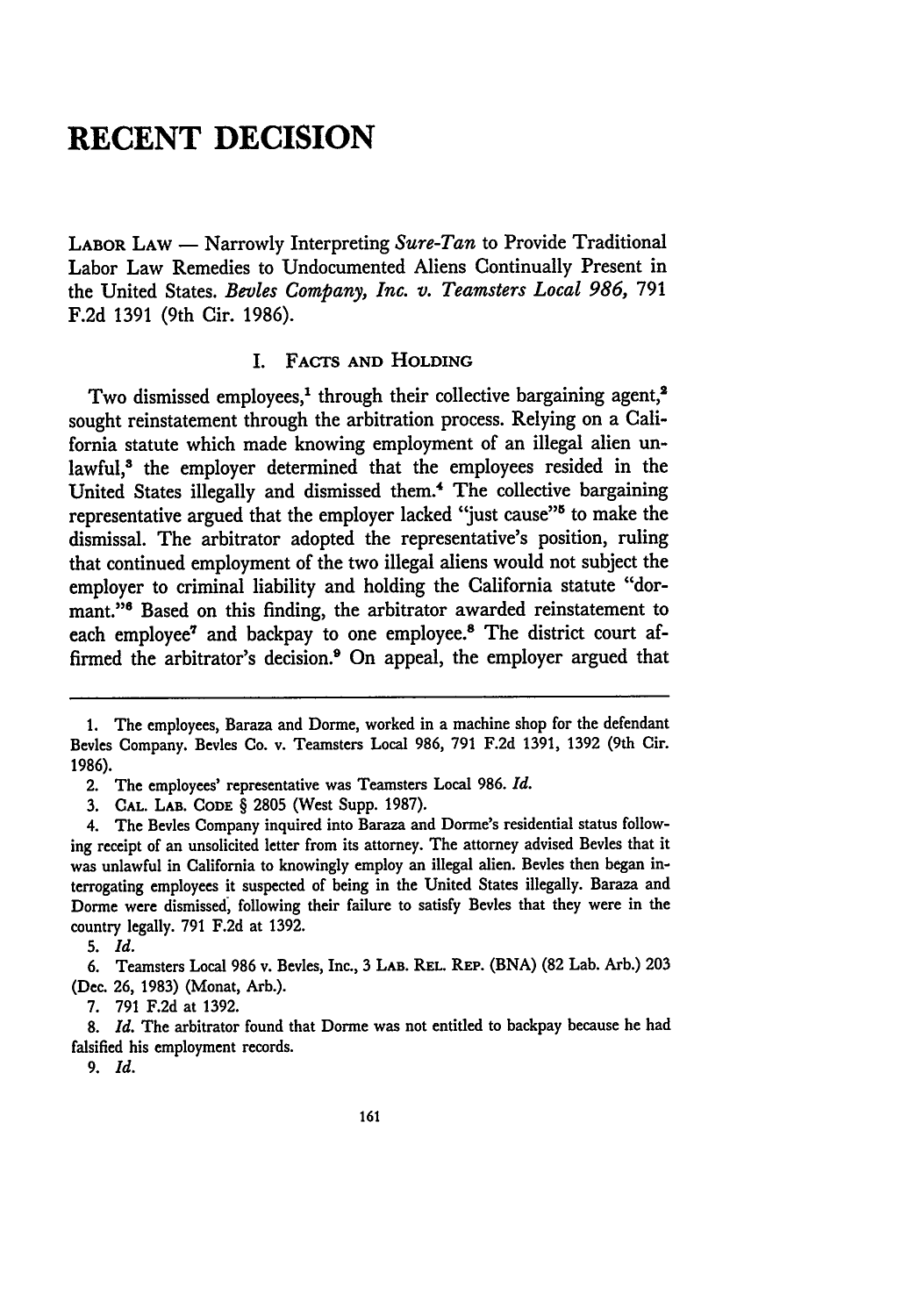the arbitrator's award was in error because the two employees were not legally entitled to work in the United States.<sup>10</sup> The Ninth Circuit rejected the argument and upheld the arbitrator's decision.<sup>11</sup> The court recognized that federal laws subjected neither the employer nor the undocumented aliens to criminal or civil liability because of their employment relationship. The court further supported the arbitrator's decision because it did not encourage the illegal reentry of the discharged employees and thus did not conflict with the Immigration and Naturalization Act.<sup>12</sup> Finally, the court recognized that the Supreme Court had considered section 2805 and found it unconstitutional. The California labor statute upon which the employer relied in dismissing the employees was dormant and therefore was not the basis of a legitimate dismissal. Because the arbitrator did not commit errors in "manifest disregard of the law,"<sup>13</sup> the Ninth Circuit affirmed the decision to provide traditional labor remedies to the discharged employees.<sup>14</sup> Held: Relief provisions of collective bargaining agreements protect undocumented aliens. In addition, alien workers may receive reinstatement and backpay for labor law violations if they need not reenter the United States illegally in order to receive the remedies.

#### II. **LEGAL BACKGROUND**

Since the early 1970s, United States courts have recognized the impact of undocumented aliens<sup>15</sup> on the domestic workforce.<sup>16</sup> In *De Canas v.* 

14. .791 F.2d at 1394.

**16.** United States v. Brignoni-Ponce, 422 **U.S. 873, 878-79 (1975);** Plyler v. Doe, 457 **U.S.** 202, **218-19 (1982).** In *Brignoni-Ponce,* the Court stated that "[undocumented] aliens create significant economic and social problems, competing with citizens and legal

**<sup>10.</sup>** *Id.* The court gave greater deference to an arbitrator's decision than to a National Labor Relations Board decision. The court also referred to a strong commitment in resolving labor disputes through arbitration rather than litigation. *Id.* at 1392-93 n.2.

<sup>11.</sup> *Id.* at 1391-93.

<sup>12.</sup> Immigration and Naturalization Act of 1952, 8 U.S.C. §§ 1101-1557 (1982).

<sup>13.</sup> The court stated that in order to overturn an arbitrator's award it required a showing that a conclusion of law constituted a "manifest disregard of the law." 791 F.2d at 1393 n.2 (citing George Day Constr. Co. v. United Bhd. of Carpenters, 722 F.2d 1471, 1477 (9th Cir. 1984)).

<sup>15.</sup> This Comment will use the term "undocumented alien" when referring to a person present in the United States without proper authority. The term "illegal alien" has generally been rejected because it is not used in the text of United States immigration law and serves no relationship to the categories of immigrants created by the Immigration and Naturalization Act. *See* Bracamonte, *The National Labor Relations Act and Undocumented Workers. The De-Alienation of American Labor,* 21 **SAN DIEGO** L. **REV. 29, 30** n.2 **(1983).**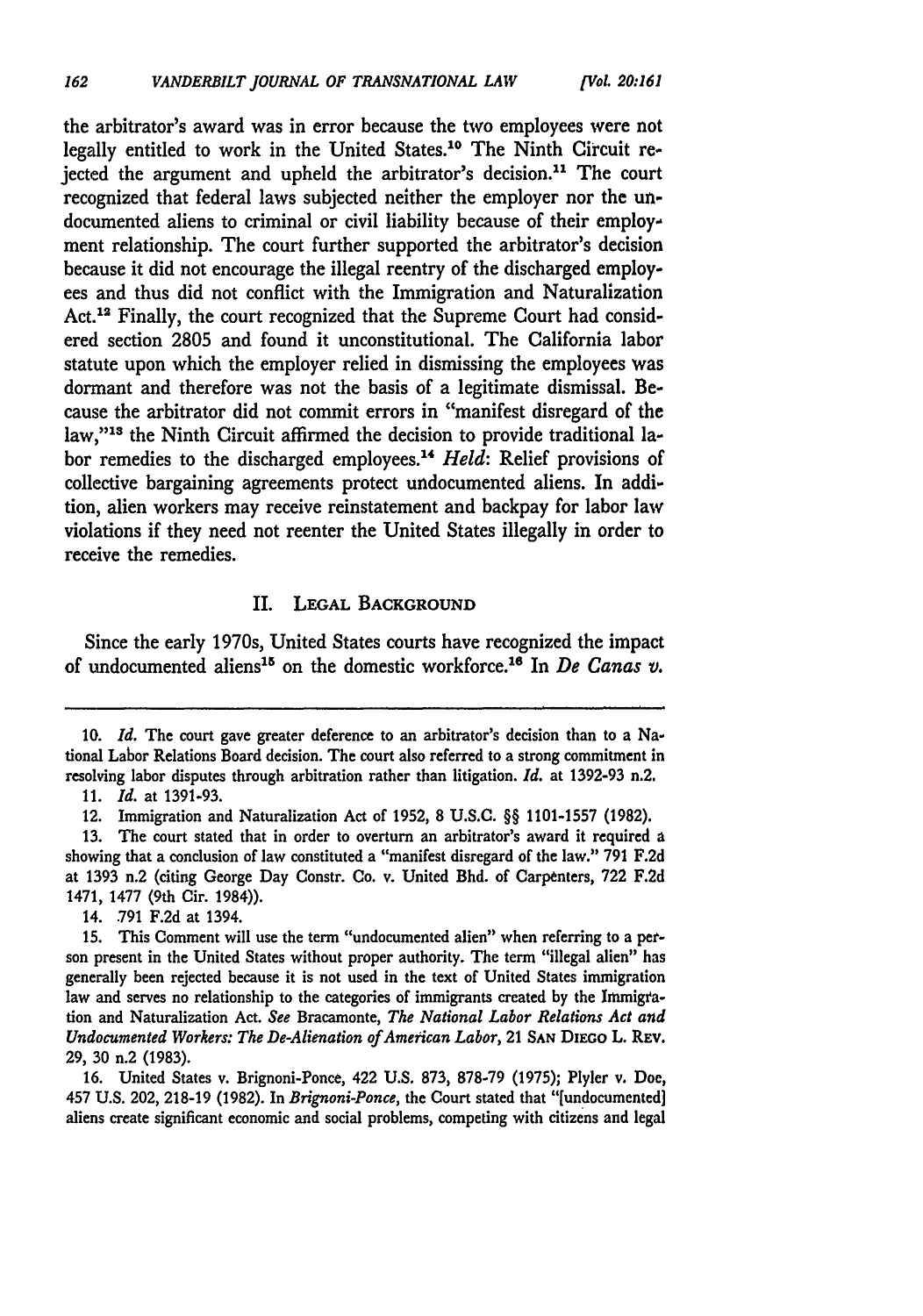*Bica,17* the Supreme Court stated that employment of undocumented aliens in periods of high unemployment deprives citizens and legally admitted aliens of jobs.<sup>18</sup> In order to prevent the employment<sup>19</sup> of undocumented aliens, several states enacted laws that subject an employer to fines and penalties if the employer knowingly employs an undocumented alien.20 The Court upheld such a state law in *De Canas.21*

In *De Canas,* the Court's primary concern was whether California Labor Code section 2805<sup>22</sup> attempted to regulate immigration and naturalization.<sup>23</sup> If so, federal law, the traditional legislative authority in

17. 424 U.S. 351 (1976).

**18.** *Id.* at 356.

**19.** See Comment, *The Legal Status of Undocumented Aliens In Search of Consistent Theory,* **16** Hous. L. REv. 667, 669 (1979), which discussed two contradictory approaches. On one hand, commentators view undocumented aliens as outlaws, present in this country at their own risk and devoid of any protections of the law. In Coules v. Pharris, 212 Wis. 558, **250** N.W. 404 (1933), the court barred an undocumented alien's suit for unpaid wages on the grounds that providing assistance to the aliens to recover wages earned while he was unlawfully present in the United States contravened public policy. The opposing view is that undocumented aliens are legal persons once they reside within the nation's borders and thus have certain protections. The rationale here is that a person does not become an outlaw and lose all rights by doing an illegal act. In Janusis v. Long, 284 Mass. 403, 188 N.E. 228, 230-31 (1933), for example, the court held that undocumented aliens may maintain tort actions.

*20. See, e.g.,* **CAL.** LAB. **CODE** § 2805 (West Supp. 1987); **TENN. CODE ANN.** § 50- **1-103** (Supp. 1986). Section 2805(a) of the California Labor Code states: "(a) No employer shall knowingly employ an alien who is not entitled to lawful residence in the United States if such employment would have an adverse effect on lawful resident workers."

21. 424 **U.S.** at **351.** Generally, commentators read *De Canas* as holding the provisions **of CAL. LAB. CODE** § 2805(a) constitutional. See Sudomir v. McMahon, **767 F.2d** 1456, 1466 n.15 (9th Cir. **1985)** (Sneed, **J.);** Note, *One Step Forward, Two Steps Back: The Court and the Scope of Board Discretion in* Sure Tan, Inc. v. NLRB, 134 **U. PA. L. REV. 703, 707 n.20 (1986).** Perhaps a more accurate conclusion would be a recognition that *De Canas* did not find § **2805** unconstitutional and remanded it to the state courts for a determination of whether it was in conflict with the federal immigration laws. *See* Comment, *Employment Rights of Undocumented Aliens: Will Congress Clarify or Confuse an Already Troublesome Issue?,* 14 **CAP.** U.L. REv. 431, 453-54 (1985).

22. *See supra* notes 4 and 20.

23. 424 U.S. at 352-53. In relation to this issue, the Court questioned whether the state law was pre-empted under the Supremacy Clause by the Immigration and Naturalization Act. In their complaint the plaintiffs, migrant farmworkers, alleged they had been refused employment due to a surplus of labor caused by their employer's knowing employment of undocumented aliens in violation of § 2805. The California Court of Ap-

resident aliens for jobs, and generating extra demand for social services. The aliens themselves are vulnerable to exploitation because they cannot complain of substandard working conditions without risking deportation." 422 **U.S.** at 878-79.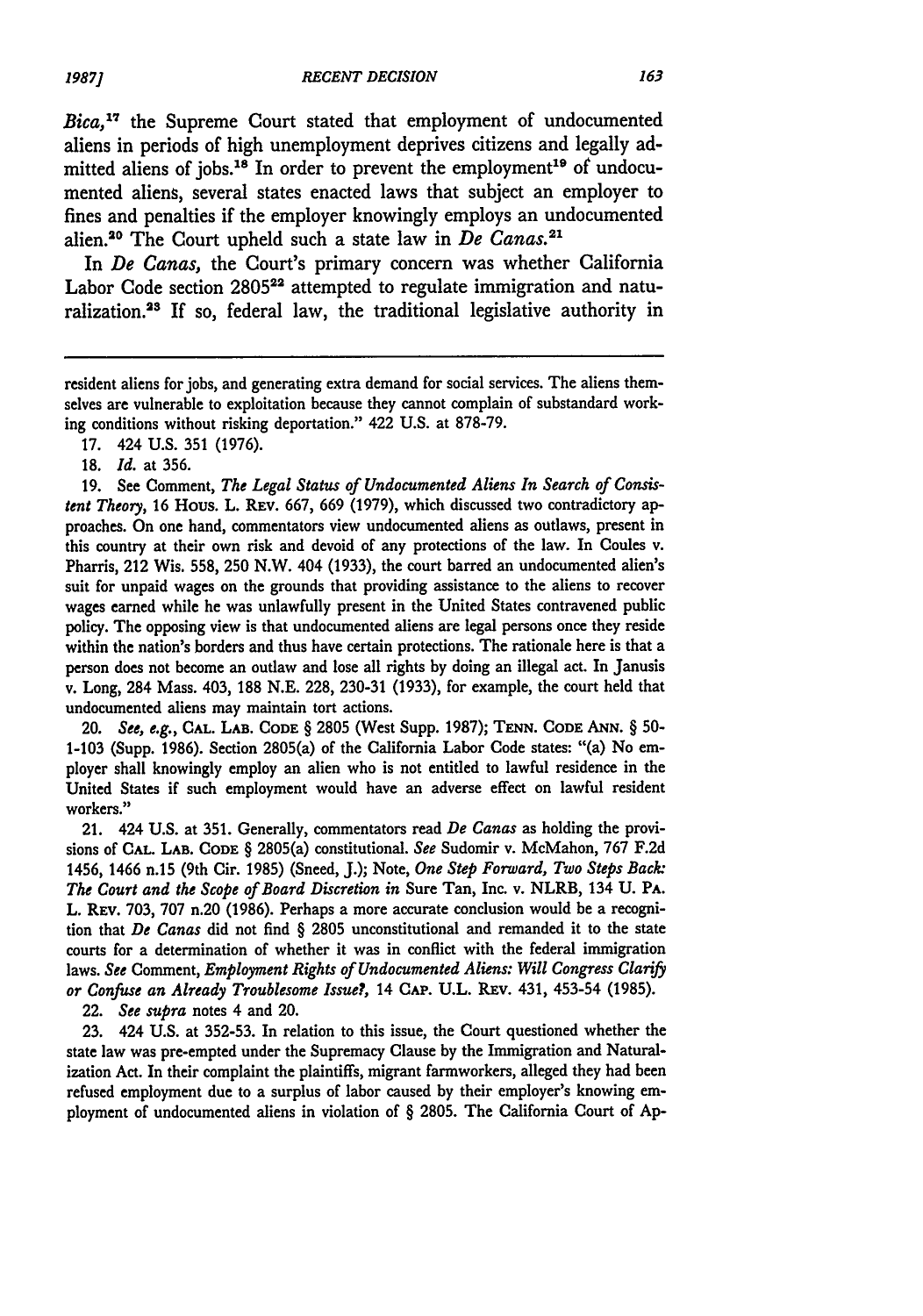those areas, preempted it. The Court discerned that although the power to regulate immigration had been an exclusive federal power traditionally,<sup>24</sup> state regulation of aliens and their conduct did not necessarily infringe on the federal regulation of immigration.25 If a state law had a purely speculative and indirect impact on immigration, the regulation did not unconstitutionally conflict with federal immigration statutes.<sup>26</sup> The Court next addressed the question of whether the Immigration and Naturalization Act (INA) precluded a state statute dealing with the employment of undocumented aliens. The *De Canas* Court concluded that the employment of aliens was not within the INA scheme of regulatory immigration,<sup>27</sup> and that the INA had at best a "peripheral concern with employment of illegal entrants."<sup>28</sup> The California statute, however, required that an individual be "entitled to lawful residence"<sup>29</sup> in order to be legally employed. Proponents of section 2805 conceded that this stipulation is, on its face, unconstitutional because in some circumstances federal law permits undocumented aliens to work in this country.<sup>30</sup> The plaintiffs argued, however, that limited construction of the statute in light of administrative regulations<sup>31</sup> minimizes the conflict with federal law. The *De Canas* Court agreed and concluded that the Ninth Circuit

peals held that § 2805 attempted to regulate the conditions for admissions of foreign nationals and was therefore unconstitutional because of Congress' exclusive power over the area of immigration and naturalization. *Id.* at **353.**

24. The Court cited the following cases as authority: Passenger Cases, 48 **U.S. (7** How.) **283** (1849); Henderson v. Mayor of New York, **92 U.S. 259 (1876); Chy** Lung v. Freeman, **92 U.S. 275 (1876);** Fong Yue Ting v. United States, 149 **U.S. 698 (1893).**

**25.** 424 **U.S.** at **356-57.**

**26.** *Id.* at **355-56.** In reaching this conclusion, the Court made reference to California's purpose in enacting § **2805;** to strengthen its economy by imposing criminal sanctions against employers who knowingly employ aliens who have no federal right to employment within the country. *Id.* at **355.**

**27.** *Id.* at **359.**

**28.** *Id.* at **360.** This concern reflects a proviso to **8 U.S.C.** § 1324(a) which made harboring illegal entrants a felony. It also provided that "employment (including the usual and normal practices incident to employment) shall not be deemed to constitute harboring."

**29. CAL.** LAB. **CODE** § 2805(a). *See supra* note 21.

30. Under United States immigration laws, aliens may work in this country under certain classifications. 424 **U.S.** at 364 n.12.

**31.** *Id.* at 364. The administrative regulations defined an alien entitled to lawful residence as follows, "[a]n alien entitled to lawful residence shall mean any non-citizen of the United States who is in possession of **a. . .** document issued **by** the United States Immigration and Naturalization Service which authorizes him to work." *Id.* The *De Canas* Court noted that the lower California court had not considered the regulations since that court held that § **2805** conflicted with the federal immigration laws. *Id.*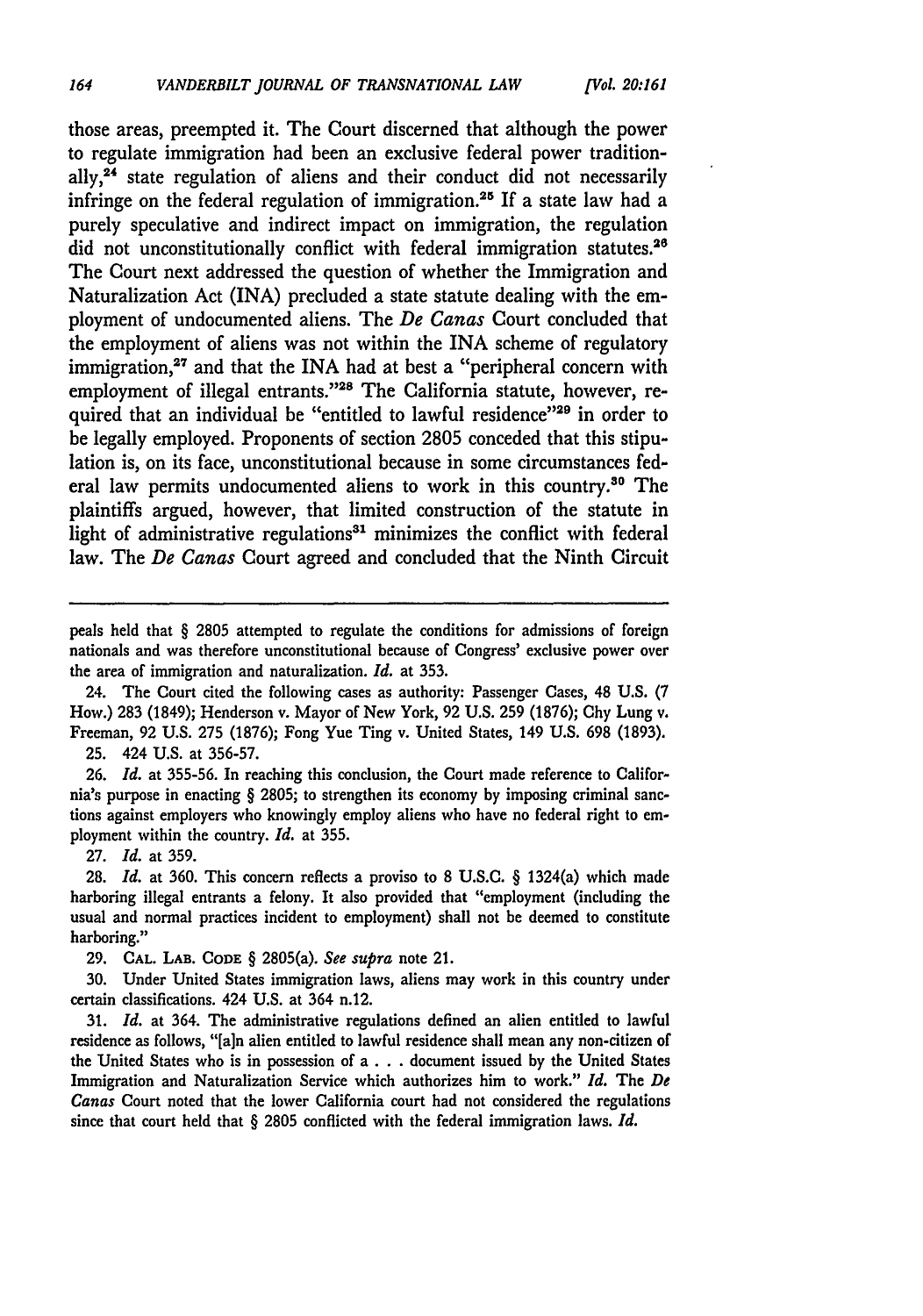erred in holding that the INA precluded any state authority to regulate the employment of undocumented aliens. The Court remanded the case to the state for review of the effect of state administrative regulations on the interpretation of section **2805.2**

More recently, the Supreme Court resolved the issue of whether remedies to undocumented aliens under the National Labor Relations Act (NLRA)"3 conflict with the policies of the INA. In *Sure-Tan v. NLRB34* the National Labor Relations Board (NLRB) alleged that an employer committed unfair labor practices **by** retaliating against undocumented alien employees who participated in union activities.<sup>35</sup> The Court first addressed whether NLRA protection should extend to unfair labor practices committed against undocumented aliens. In resolving the issue in the affirmative, the Court relied upon earlier NLRB decisions which held that undocumented aliens are "employees" within the NLRA.<sup>36</sup> The Court reasoned that the NLRA should apply because its broad definition of "employee" included undocumented aliens.<sup>37</sup> The Court rea-

**35.** In *Sure-Tan,* two small leather processing firms, considered as one integrated employer for the purposes of the NLRA, employed eleven persons, most of whom were Mexican nationals present illegally in the United States. Eight of the employees selected the Chicago Leather Workers Union to act as their collective bargaining agent. *Id.* at **886.** Following this election, the firm's president, John Surak, unsuccessfully objected to the election on the grounds that six of the voters were illegal aliens. Surak then notified the **INS** and requested that they check into the status of individuals under his employ. The Mexican nationals were discovered **by** the INS, acknowledged their illegal presence and accepted voluntary departure in lieu of deportation. Subsequently, the unfair labor practice charges were issued against the employer. *Id.* at **887.**

**36.** *Id.* at **801** n.5. *See* Duke City Lumber Co., 251 N.L.R.B. **53 (1980);** Apollo Tire Co., **236** N.L.R.B. **1627 (1978),** *enforced,* 604 **F.2d 1180** (9th Cir. **1979);** Hasa Chemical, Inc., **235** N.L.R.B. **903 (1978);** Sure-Tan, Inc. and Surak Leather **Co., 231** N.L.R.B. **138 (1977),** *enforced,* **583 F.2d 355** (7th Cir. **1978);** Amay's Bakery **&** Noodle Co., **227** N.L.R.B. 214 **(1976).**

**37.** 467 **U.S.** at **891.** The Court referred to the definition of "employee" at **29 U.S.C.** § **152(3) (1982).** That portion of the NLRA provides:

The term "employee" shall include any employee, and shall not be limited to the employees of a particular employer, unless this subchapter explicitly states otherwise, and shall include any individual whose work has ceased as a consequence of, or in connection with, any current labor dispute or because of any unfair labor practice, and who has not obtained any other regular and substantially equivalent

**<sup>32.</sup>** *Id.* at **365.** The Court remanded the case to the California courts, stating it was their task to determine the effect of the administrative regulations on the construction of § **2805.** Following the lower court's review of the regulations, the *De Canas* Court instructed it to determine whether § **2805** was in conflict with the INA. On remand, the case was "dropped." *BevIes,* **791 F.2d** at 1394.

**<sup>33. 29</sup>** U.S.C. §§ **151-69 (1982).**

<sup>34.</sup> Sure-Tan, Inc. v. NLRB, 467 **U.S. 883** (1984).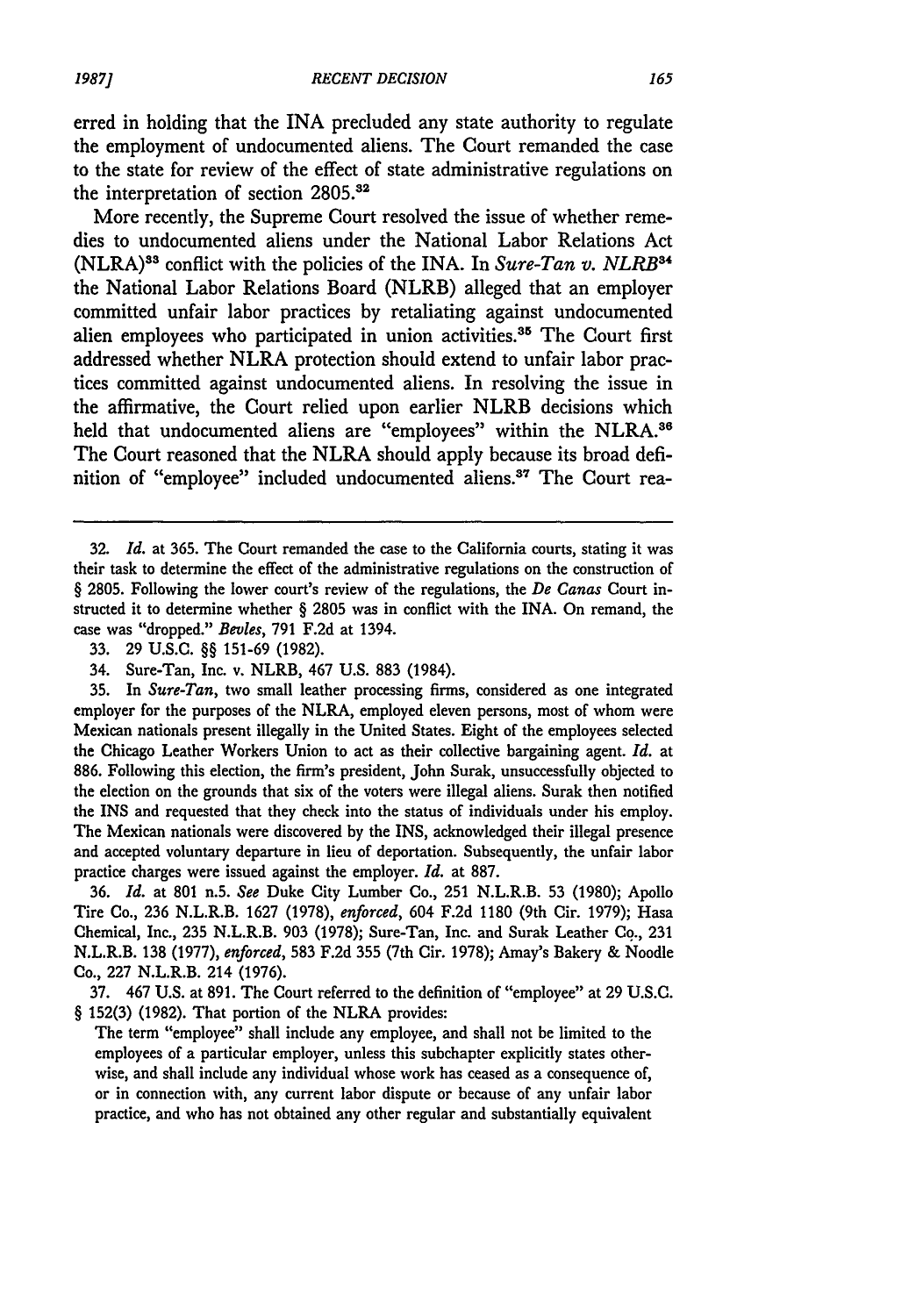soned that the statute referred to "any employee," and did not expressly exempt undocumented aliens with certain other groups in section **152(3)** of the NLRA.<sup>38</sup>

More importantly, the *Sure-Tan* Court determined that including undocumented aliens as "employees" under the NLRA was consistent with the policies of that act as well as the INA. First, the Court pointed out that the extension of coverage to undocumented aliens reflected the NLRA's purpose of encouraging and protecting the collective bargaining process.<sup>39</sup> Second, the Court concluded that protection of illegal alien workers conformed with the policies of the INA,<sup>40</sup> because that act did not penalize an employer who hired an alien present or working in the United States without legal authority.<sup>41</sup> The Court thus concluded that the enforcement of the NLRA for undocumented aliens was "clearly reconcilable with and serves the purposes of the immigration law *as presently written.* **"42** Justice O'Connor, author of the *Sure-Tan* opinion, was aware no doubt of the Simpson-Mazzoli Bill<sup>43</sup> pending in Congress at the time of the decision. The Simpson-Mazzoli Bill prohibited employers from knowingly hiring undocumented aliens. The Court's use of the conditional phrase "as presently written" indicates that a modification of federal immigration laws could alter the Court's conclusion that defining undocumented aliens as "employees" within the NLRA does not conflict with the INA.<sup>44</sup>

employment, but shall not include any individual employed as an agricultural laborer, or in the domestic service of any family or person at his home, or any individual employed **by** his parent or spouse, or any individual having the status of an independent contractor, or any individual employed as a supervisor, or any individual employed **by** an employer subject to the Railway Labor Act [45 **U.S.c. §§ 1511,** as amended from time to time, or **by** any other person who is not an employer as herein defined.

**38.** 467 **U.S.** at **892.** *See supra* note **37** (enumerated exceptions listed in **29 U.S.C. § 152(3)).**

**39.** 467 **U.S.** at **892.** The Court supported this reasoning **by** quoting from *De Canas:* "Acceptance **by** illegal aliens of jobs on substandard terms as to wages and working conditions can seriously depress wage scales and working conditions of citizens and **le**gally admitted aliens; and employment of illegal aliens under such conditions can diminish the effectiveness **of** labor unions." 424 **U.S.** at **356-57.**

- 40. 467 **U.S.** at **893.**
- 41. *Id.* at **892-93.**
- 42. *Id.* at 894 (emphasis added).

43. The Simpson-Mazzoli Bill, **S. 529,** 98th Cong., **2d** Sess. (1984), failed in a joint conference committee after passing both Houses. The failure was attributed to a disagreement over whether or not a spending cap should be inserted to limit federal reimbursement to states for legislative costs. *See* 43 **CONG. Q.** 1024, **1025** (1984).

*44. See* Note, *supra* note 21, at **708** n.20; Comment, *supra* note 21, at 453.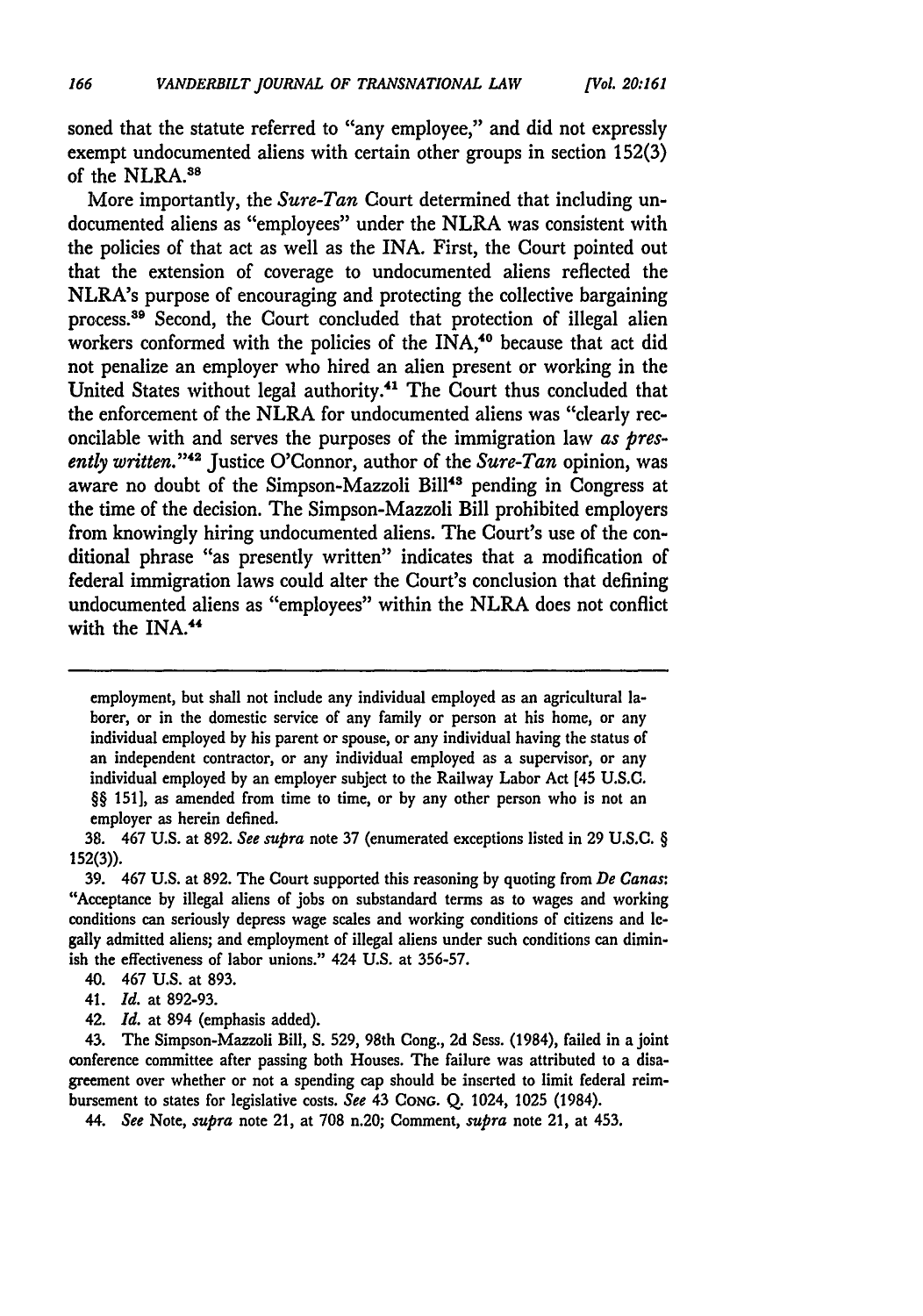Recent legislative activity suggests that this change in the Supreme Court's analysis is imminent. President Reagan signed the Immigration Reform and Control Act of 1986 (IRCA) in November **1986."5** The IRCA is essentially a restatement of the policies implicit in the Simpson-Mazzoli Bill. The core of the IRCA prohibits all employers from hiring undocumented aliens.<sup>46</sup> Supporters of the bill stated its clear policy: to tighten the nation's borders and to send a message to potential illegal immigrants that jobs in the United States are available only to those legally present in the nation.<sup>47</sup> The stated objectives in the recently adopted immigration reform bill, coupled with the *Sure-Tan* Court's reference to "as presently written," suggests that abandonment of the inclusion of undocumented aliens within the NLRA definition of "employee" is possible, if not inevitable.<sup>48</sup> That conclusion would, in effect, prohibit collective bargaining rights for undocumented aliens under the NLRA, and thus reverse *Sure-Tan.* Until the Supreme Court expressly makes a reversal in light of new federal law, however, *Sure-Tan* will continue to provide authority on whether undocumented aliens may recover for violations of the federal labor laws. Given the present validity of the *Sure-*

46. Following a six-month grace period, employers of undocumented aliens will be subject to civil penalties ranging from **\$250** to **\$10,000** for each such alien hired. Jail terms will **be** imposed for egregious violations of the new law. Immigration Reform & Control Act, § 112. In addition, the Immigration Reform Act provides citizenship to illegal immigrants who have lived in the United States since the beginning of **1982.** Immigration Reform & Control Act, § 201. This measure was designed to have the effect of taking people "out of serfdom" by ending exploitation and illegally low wages. *See* Pasator, *supra* note 45, at 2, col. 4.

47. Immigration Reform & Control Act; *Reaction to Immigration Bill is Sharply Split,* N.Y. Times, Oct. **16, 1986,** at **11,** col. **3.** On the other hand, some supporters expressed misgivings about the bill. There was concern that in times of tight economy, employers would hire Anglos over individuals who looked "different" to avoid potential problems with the new federal law.

48. The *Sure-Tan* dissent will soon be the majority view in light of the passage of the Immigration Reform and Control Act. Justice Powell and Justice Rehnquist dissented from the Court's finding in *Sure-Tan* that undocumented aliens are "employees" within the meaning of that term in the NLRA. 467 **U.S.** at **913.** Justice Powell concluded that it was unlikely that Congress intended the term "employee" to include persons wanted by the United States for the violation of criminal laws. *Id.*

<sup>45.</sup> Immigration Reform & Control Act, Pub. L. No. **99-603 (1986)** [hereinafter Immigration Reform & Control Act]. The House bill, entitled the Immigration Reform Act of **1985,** passed by a vote of **238** to **173.** Lawmakers described it as a historic step in curtailing the influx of illegal aliens into the United States. Pear, *House Approves Compromise Bill on Illegal Aliens,* N.Y. Times, Oct. **16, 1986,** at B15, col. 4. The Senate passed the historic bill by a vote of **63** to 24. Pasator, *Immigration Bill Passes Congress as Session Ends,* Wall St. **J.,** Oct. 20, **1986,** at 2, col. 4.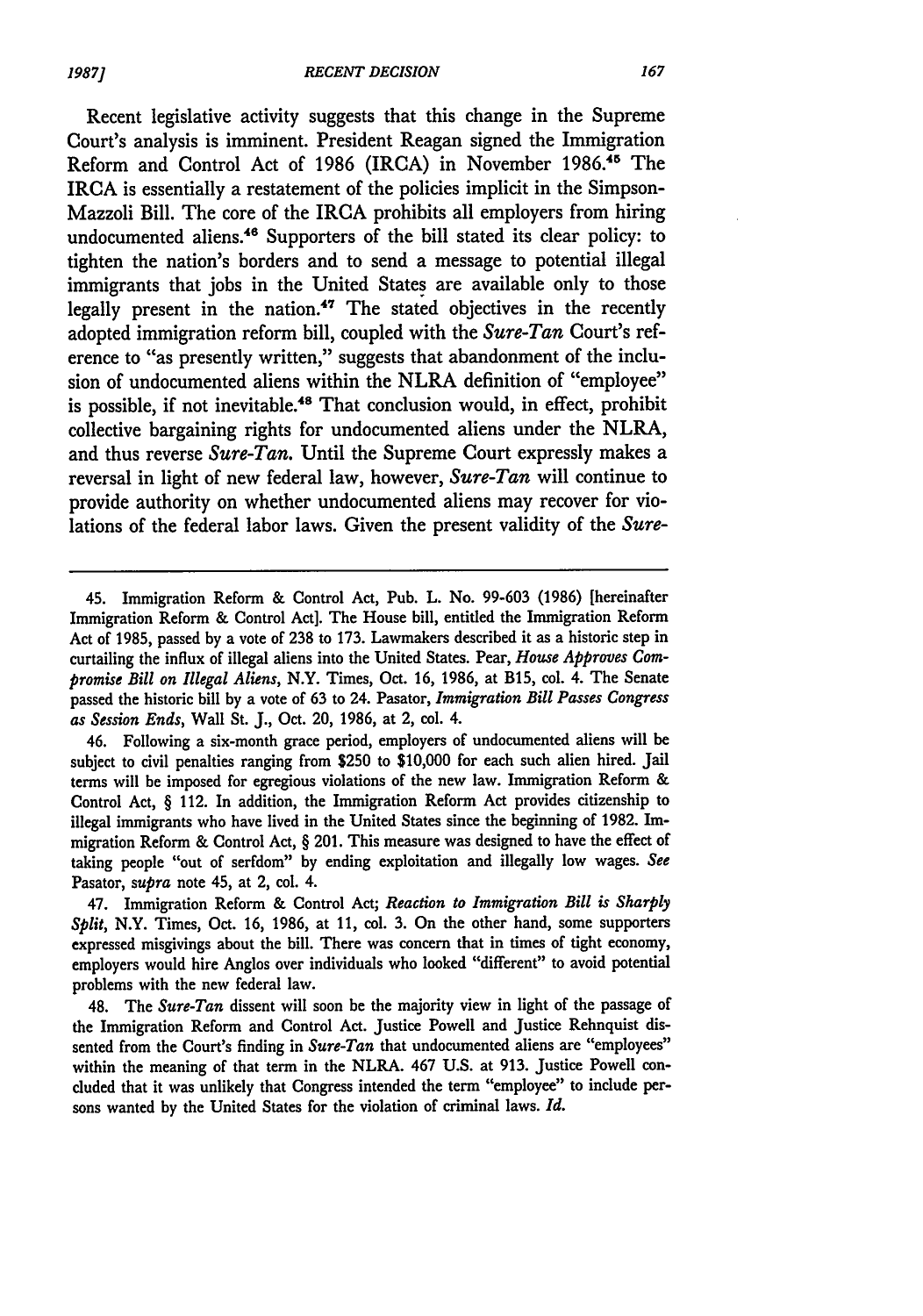*Tan* holding, this Comment now shifts to the remedies afforded to aliens under the NLRA **by** that decision.

After determining that undocumented aliens were "employees" under the NLRA, the *Sure-Tan* Court concluded that the employer committed labor law violations for which the aliens could recover.<sup>49</sup> As it did when considering the status of an undocumented alien as an employee, the Court molded its decision to avoid a conflict with the INA. In fact, the *Sure-Tan* Court's stated objective reflected the objectives embodied in the INA to deter unauthorized immigration.<sup>50</sup> In order to reach this objective the Court conditioned reinstatement on the employees' legal readmittance to the United States.<sup>51</sup> Similarly, the Court held that backpay did not accrue during any period in which the employee was not lawfully entitled to be present and employed in the United States.<sup>52</sup> The Court's imposition of these conditions negated the Seventh Circuit's unconditional award of backpay to the discriminatees in *Sure-Tan.* The circuit court based its remedy on a concern that discharged employees would be unable to reenter the country legally and be unable to prove that they were lawfully "available" for work for backpay purposes.<sup>58</sup> The *Sure-Tan* Court vigorously rejected the Seventh Circuit's rationale, stating that "[t]he probable unavailability of the Act's more effective remedies in light of the practical workings of the immigration laws. **.** simply cannot justify the judicial arrogation of remedial authority not fairly encompassed within the Act."<sup>54</sup>

The message in the *Sure-Tan* decision seemed clear: remedies to un-

**50.** 467 U.S. at 903.

54. 467 **U.S.** at 904.

<sup>49. 467</sup> **U.S.** at **894-98.** Under § 8(a)(3) of the NLRA (codified at **29 U.S.C.** § **158** (a)(3) **(1982)),** employers cannot legally discharge an employee solely for engaging in union activity. If a violation of  $\S$  8(a)(3) is found, the NLRB is empowered to reinstate employees with or without backpay if such awards "will effectuate the policies [of the NLRA]." **29** U.S.C. § 160(c).

**<sup>51.</sup>** *Id.* at 902-03. The Court asserted that such a conditioning avoids a potential conflict with the INA.

**<sup>52.</sup>** *Id.* at **903.** The Court cited to **3** NLRB **CASEHANDLING MANUAL** §§ 10612, **10656.9 (1977)** as authority for finding employees "unavailable" for work when they were not legally entitled to work or **be** present in the United States.

**<sup>53.</sup>** NLRB v. Sure-Tan, Inc., **672 F.2d 592, 606** (7th Cir. **1982).** The Court of Appeals reasoned as follows:

It seems to us that it would better effectuate the policies of the [NLRA] to set a minimum amount of backpay which the employer must pay in any event, because it was his discriminatory act which caused these employees to lose their jobs. **...** In any event, we believe six months' backpay is a minimum amount for purposes of effectuating the policies of the Act.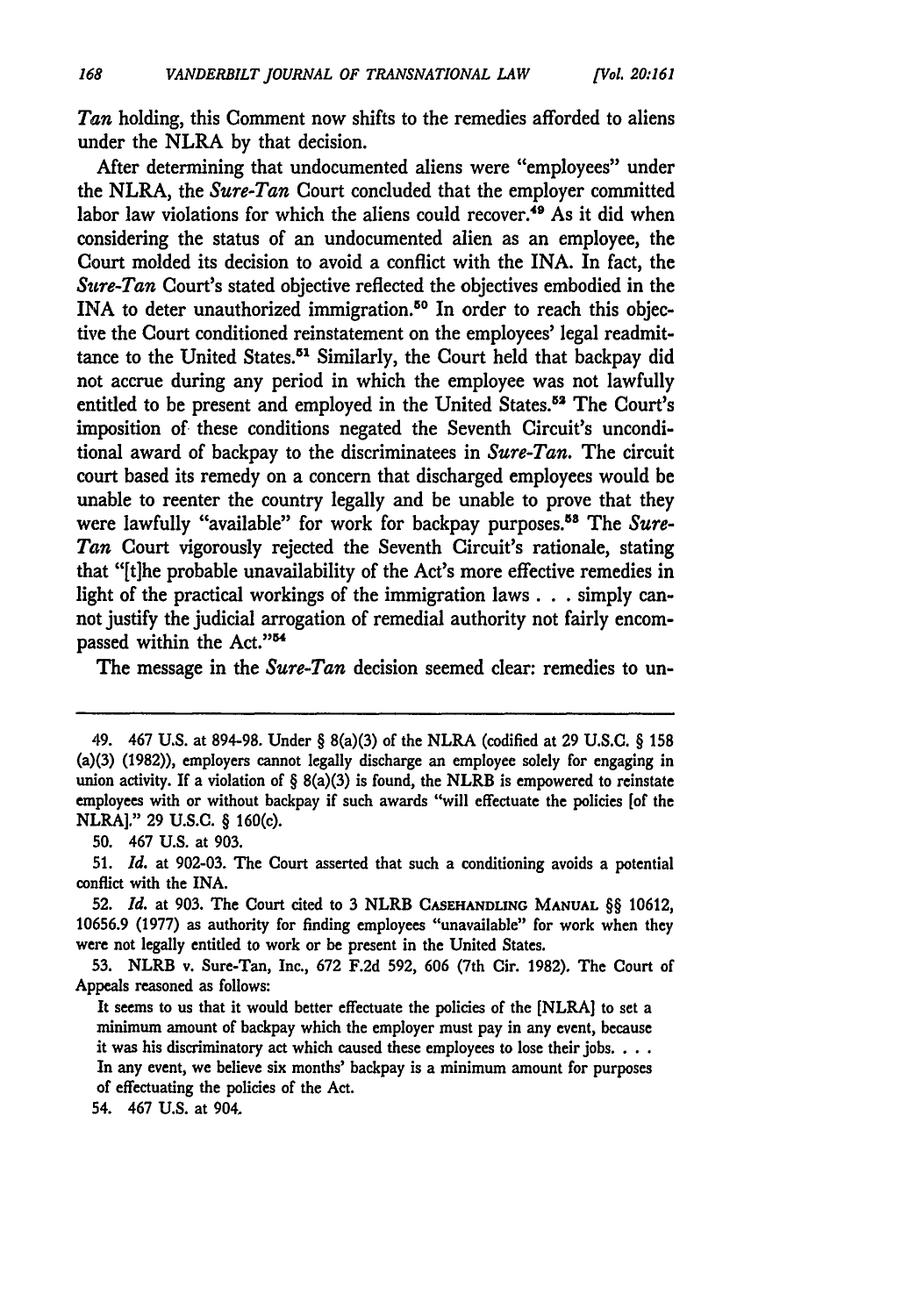documented aliens for labor law violations would hinge on the alien's ability to demonstrate legal entitlement to both presence and employment in the United States. Once legally readmitted to the United States, an alien could demand reinstatement to the **job** from which he was illegally dismissed. An alien could recover backpay, however, only for the period during which he was legally entitled to be present in the United States. The instant case presented an opportunity to apply the *Sure-Tan* conditional remedies when the undocumented aliens never **left** the United States following their illegal dismissal.

#### III. **INSTANT OPINION**

In the instant opinion, the Ninth Circuit considered whether the arbitrator awarded reinstatement and backpay either in manifest disregard of the law<sup>55</sup> or in violation of a clearly defined public policy.<sup>56</sup> The Bevles Company contended on appeal that the court should vacate the award to the two undocumented aliens because the employees were not legally entitled to work in the United States.5 " The Ninth Circuit determined that under federal law neither the employer, Bevles Company, nor the employees, the two undocumented aliens, could be **held** liable for their employment relationship. The employer, therefore, could not use the threat of its liability to dismiss its employees. Citing *Sure-Tan,* the court stated that the immigration laws embodied in the INA did not prohibit an employer from hiring an individual present and working in the United States without appropriate authorization.<sup>58</sup> The majority further rejected Bevles' argument that *Sure-Tan* established a clearly defined public policy applicable in this case. The *Bevies* court recognized that in *Sure-Tan* the Supreme Court reversed awards of reinstatement and backpay to undocumented aliens, but distinguished the Court's denial of remedies for two reasons.59 First, the Ninth Circuit noted that *Sure-Tan* involved the review of a NLRB decision concerning a labor dispute. The instant court found that an arbitrator's interpretation of a collective bargaining agreement in *Bevies* was entitled to more deference than an NLRB decision. The *Sure-Tan* facts, therefore, are inapposite in *Bevies.* Second, the court referred to the Court's interpretation of the INA objective to pre-

**<sup>55. 791</sup> F.2d** at **1392.** The court explained that an error constituting a "manifest disregard of the law" would justify the reversal of a reward. *Id.* at **1393** n.2.

**<sup>56.</sup>** *Id.* at **1392.**

**<sup>57.</sup>** *Id.*

**<sup>58.</sup>** *Id.* at **1393.** Further, an undocumented alien was not criminally liable for accepting employment in the United States. *Id.*

**<sup>59.</sup>** *Id.*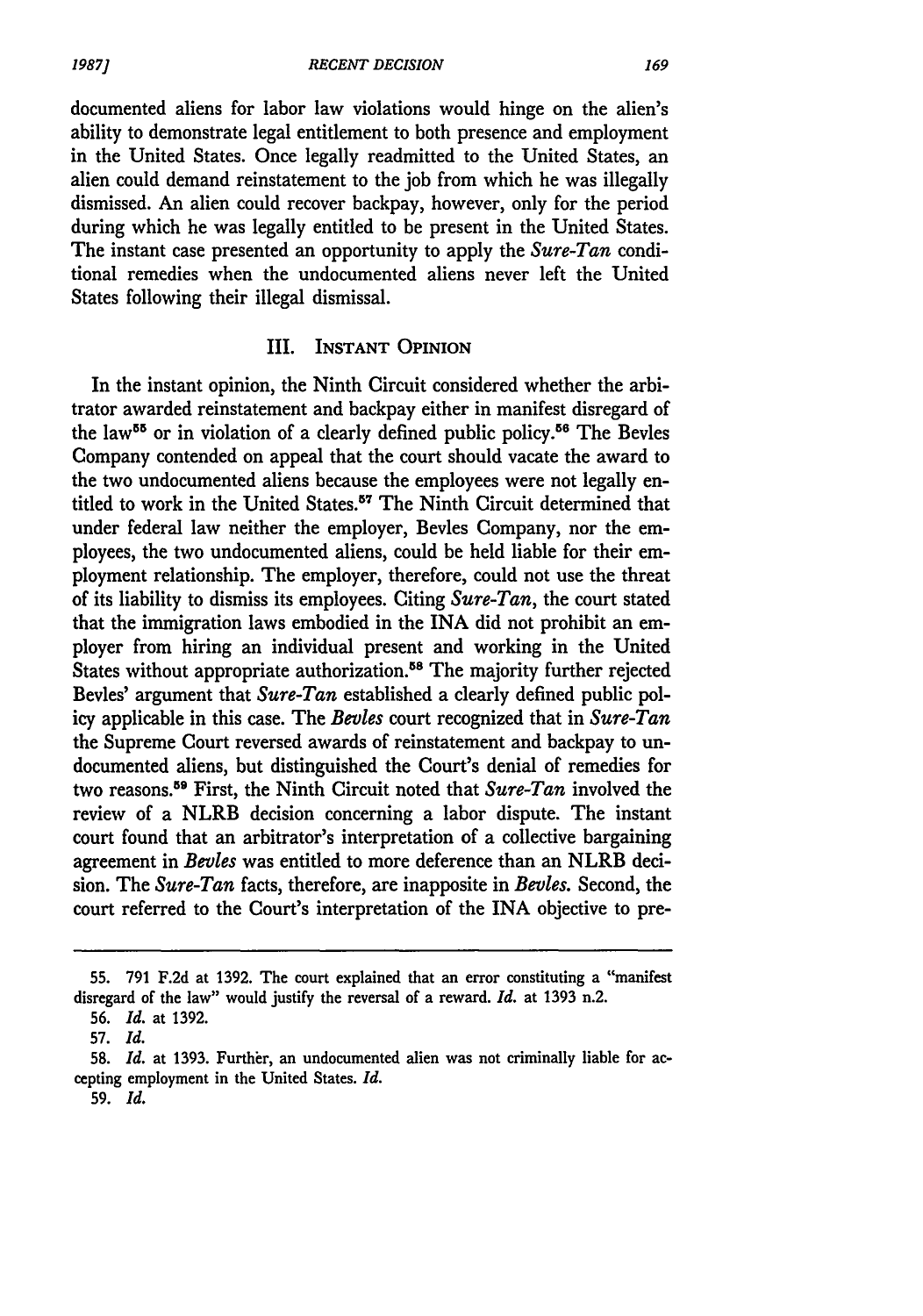vent unauthorized immigration which limited the NLRB's remedial powers."0 The *Bevles* majority suggested that in *Sure-Tan* the Court reversed the awards to the undocumented aliens in order to fulfill its conception of the INA's objective.<sup>61</sup> In drawing this conclusion, the Ninth Circuit relied on the fact that in *Sure-Tan* the undocumented aliens **left** the United States following their discharge. The *Bevles* court reasoned that had *Sure-Tan* upheld unconditional awards of reinstatement and backpay, the Court would in effect encourage the illegal reentry of discharged aliens and enforce the INA's objective.6" In *Bevles* the court distinguished the *Sure-Tan* rationale, emphasizing the two undocumented aliens, Baraza and Dorme, were not subject to INS deportation proceedings.<sup>63</sup> The court found that this fact removed the possibility of illegal reentry into the United States and avoided a conflict with the INA.<sup>64</sup>

The instant court also held that the arbitrator did not act in manifest disregard of the law<sup>65</sup> by refusing to rely on section 2805 of the California Labor Code.<sup>66</sup> The arbitrator determined that section 2805 was "in limbo and still enjoined."<sup>67</sup> The court also cited two earlier cases which interpreted section 2805 as either unconstitutional<sup>68</sup> or inapplicable.<sup>69</sup> In *Dolores Canning Co. v. Howard* a California court held that federal immigration laws preempted section 2805. The California statute, therefore, was unconstitutional. Interpreting *De Canas, the Bevles* court held that Congress did not intend to provide exclusive federal regulation over the employment of undocumented aliens through its passage of the INA. The court found, however, that *De Canas* did not finally strike section 2805 as unconstitutional,<sup>70</sup> but rather remanded the case to the California courts for a ruling of constitutionality. 7' In *Bevles* the court finally

**<sup>60.</sup>** *Id.*

**<sup>61.</sup>** *Id.*

**<sup>62.</sup>** *Id.*

**<sup>63.</sup>** *Id.*

**<sup>64.</sup>** *Id.*

<sup>65.</sup> *Id.*

**<sup>66.</sup>** *See supra* note 20.

**<sup>67. 791</sup> F.2d** at **1393.**

**<sup>68.</sup>** Dolores Canning Co. v. Howard, 40 Cal. **App. 3d 673, 115** Cal. Rptr. 435 (1974).

**<sup>69.</sup> De** *Canas,* 424 **U.S.** at 351. *See supra* note 16 and accompanying text.

**<sup>70.</sup>** *See supra* note **31.**

**<sup>71. 791</sup> F.2d** at 1394. *But see Sudomir,* **767 F.2d** at 1466 n.15, in which the majority opinion, written **by** Judge Sneed, cited *De Canas* as "upholding state law **[§ 2805]** applying criminal sanctions to employers who knowingly hire illegal aliens against challenge that the law was preempted **by** federal immigration policy." One should note that the dissenting opinion in the instant opinion was written **by** Judge Sneed. However, this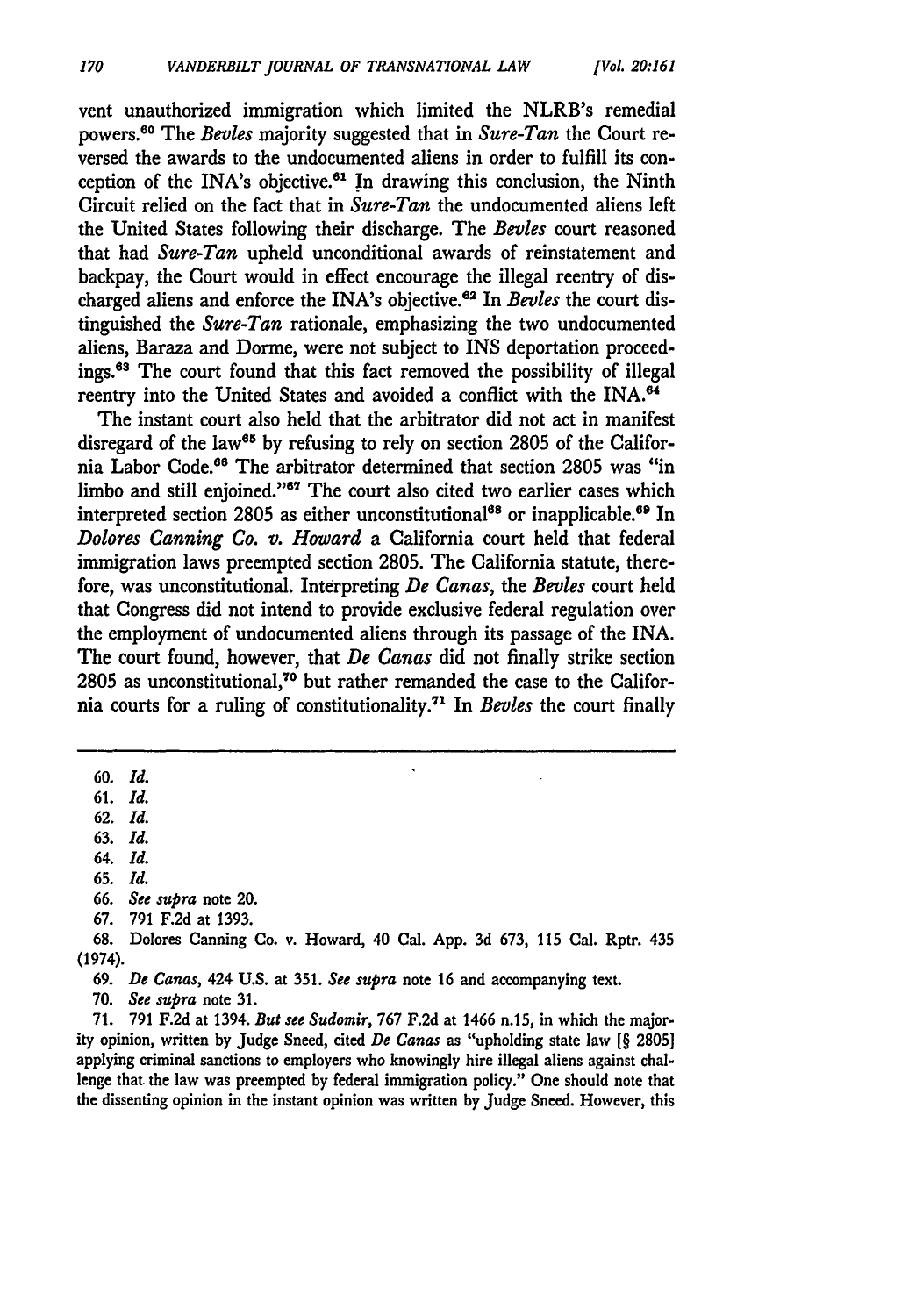stated that because the parties dropped the case on remand, *De Canas* did not repudiate the holding of *Dolores Canning.2* In supporting the arbitrator's decision to ignore section 2805, the court also referred to unrefuted evidence that the California Labor commission did not attempt to enforce the statute.<sup>73</sup> Considering the prior cases and present state practice, the court decided that the arbitrator did not act in manifest disregard of the law by determining that section 2805 was dormant.<sup>74</sup>

The dissent primarily contested the majority's determination that the arbitrator's award was not contrary to a clearly defined public policy established in *Sure-Tan.* In his dissent, Judge Sneed stated that the majority, **by** upholding the arbitrator, failed to follow the *Sure-Tan* Court's clear policy objective to reconcile labor laws with immigration laws.75 The dissent argued that the court could achieve a reconciliation only if the awards were contingent on the discharged employees' legal entitlement to presence and employment in the United States.<sup>76</sup> The dissent further argued that *Sure-Tan* did not permit reinstatement and backpay once the employee was available to work without regard to his status as an undocumented alien.77 The dissent argued, therefore, that the fact on which the majority relied to distinguish  $Sure-Tan$  — the mere presence of Baraza and Dorme in the United States - did not provide the reconciliation envisioned by *Sure-Tan* because the majority ignored the fact that Baraza and Dorme resided in the United States illegally.<sup>78</sup>

Despite these objections, the *Bevles* majority held that an undocumented alien subjected to unfair labor practices is entitled to remedies prescribed by the NLRA as long as he both continues to live in the United States and is not a party to deportation proceedings.

#### IV. **COMMENT**

The *Bevles* court determined that *Sure-Tan v. NLRB* was not binding precedent in part because of a procedural distinction: the instant case involved a review of an arbitrator's decision, while in *Sure-Tan* the Court reviewed an NLRB decision. Had the Ninth Circuit relied solely

**78.** *Id.*

dissent did not expressly address the majority's conclusion as to the arbitrator's decision regarding the constitutionality of § **2805.** *See infra* notes **76-79** and accompanying text. **72. 791 F.2d** at 1394.

**<sup>73.</sup>** *Id.*

**<sup>74.</sup>** *Id.*

**<sup>75.</sup>** *Id.*

**<sup>76.</sup>** *Id.* The dissent cited to *Sure-Tan,* 467 **U.S.** at **903.**

**<sup>77.</sup>** 791 **F.2d** at 1394.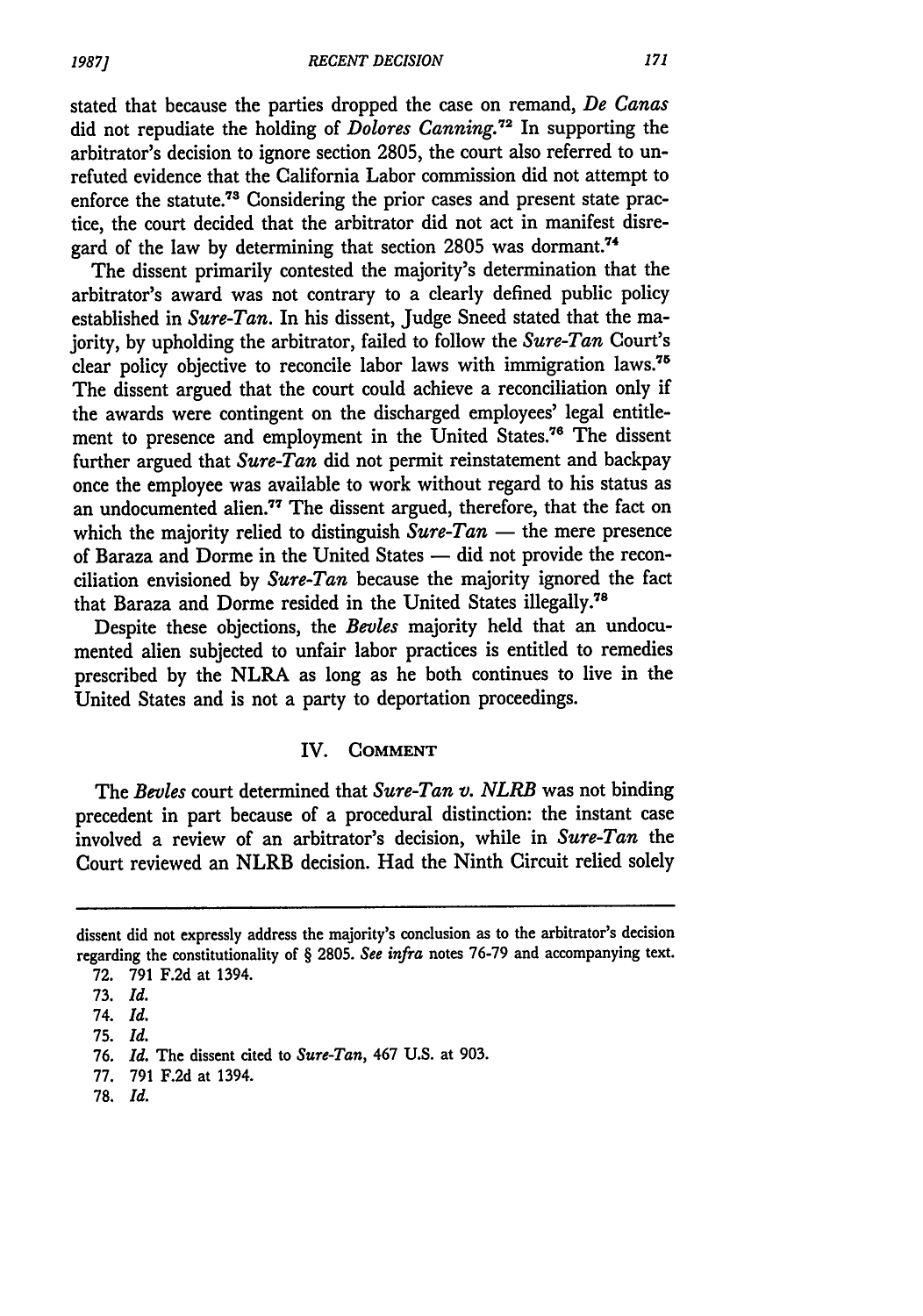on this distinction for ignoring the *Sure-Tan* precedent, the *Bevies* decision would have little impact on existing case law. The majority of the *Bevies* court, however, found *Sure-Tan* inapposite to the case at hand for a second reason: the dismissed employees had not left the United States and would not re-enter illegally in order to accept the relief granted **by** the arbitrator. Relying on this distinguishing factor, the *Bevles* court determined that *Sure-Tan* did not establish a clearly defined public policy "sufficient to override the arbitrator's decision to award reinstatement and backpay." <sup>79</sup>*Sure-Tan* did at least establish a clear policy of denying a remedy for labor law violations to undocumented aliens not lawfully entitled to be present or employed in the United States. The instant court went no further in its narrow interpretation of *Sure-Tan.* It read the Court's opinion as denying traditional labor law remedies under federal labor law only to undocumented aliens subject to deportation. In *Beoles,* the Ninth Circuit declined to acknowledge the Supreme Court's stated policy objective in *Sure-Tan* and its conditional remedy based on continued (rather than interrupted) illegal presence of dismissed alien employees. Because of its narrow reading of *Sure-Tan,* the *Bevies* decision may heighten the flow of illegal immigrants into the United States rather than reverse that trend in accordance with the INA.

Undocumented alien workers do take jobs from native and legal alien workers in the United States.<sup>80</sup> A policy crafted to prevent illegal immigration and protect the employment opportunities of those workers legally entitled to be present in the United States would best serve the public interest. The INA and current legislation reflect this policy preference. The rationale of the dissent would result in a better decision in the instant case. This rationale continues the *Sure-Tan* approach and ties awards for labor law violations to an alien employee's ability to demonstrate a legal entitlement to presence and employment in the United States.81 The long-awaited reform of the federal immigration

**81.** *See supra* text accompanying note **77.** The dissent stated that *Sure-Tan* did not adopt the position that would have permitted reinstatement and backpay "at such time as the employees once more were available to work without regard to their status as illegal

**<sup>79. 791</sup> F.2d** at **1393.** The court rejected Bevies' reliance on *Sure-Tan* as prohibiting the arbitrator's remedy, stating *"Sure-Tan* does not establish any 'explicit, well-defined and dominant public policy,' sufficient to override the arbitrator's decision to award reinstatement and backpay" (quoting W. R. Grace **&** Co. v. Local **759,** Int'l Union of United Rubber, Cork, Linoleum **&** Plastic Workers, 461 **U.S. 757, 766 (1983)).**

<sup>80.</sup> Gov't Acct. Off., Illegal Aliens: Limited Research Suggests Illegal **ALIENS MAY DisPLAcE NATIVE WORKERS,** GAO/PEMD-86-9BR **(1986).** This **GAO** Report dealt specifically with the effect of undocumented aliens on the United States labor market. The **GAO** noted that its conclusion was a qualified one.